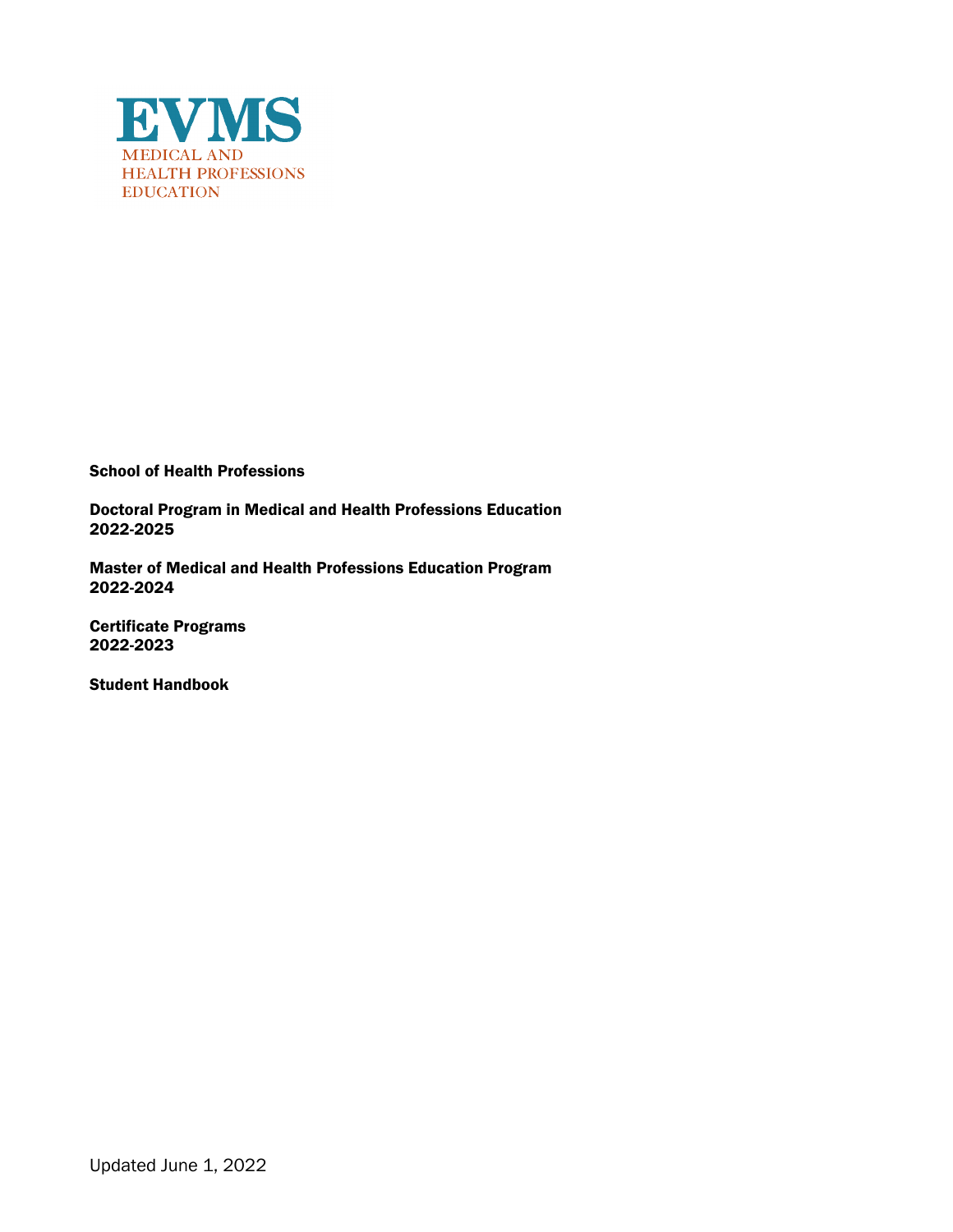NOTE: *This handbook reflects current institutional and program information, including admissions criteria and curricula. Information is subject to change.*

# **TABLE OF CONTENTS**

| BRIEF MEDICAL AND HEALTH PROFESSIONS EDUCATION PROGRAM HISTORY __________________ 4 |    |
|-------------------------------------------------------------------------------------|----|
|                                                                                     |    |
|                                                                                     |    |
|                                                                                     |    |
|                                                                                     |    |
|                                                                                     | 6  |
|                                                                                     |    |
|                                                                                     |    |
|                                                                                     |    |
|                                                                                     |    |
|                                                                                     |    |
|                                                                                     |    |
|                                                                                     |    |
|                                                                                     |    |
|                                                                                     |    |
|                                                                                     |    |
|                                                                                     |    |
|                                                                                     |    |
|                                                                                     |    |
|                                                                                     |    |
|                                                                                     |    |
|                                                                                     | 10 |
|                                                                                     | 10 |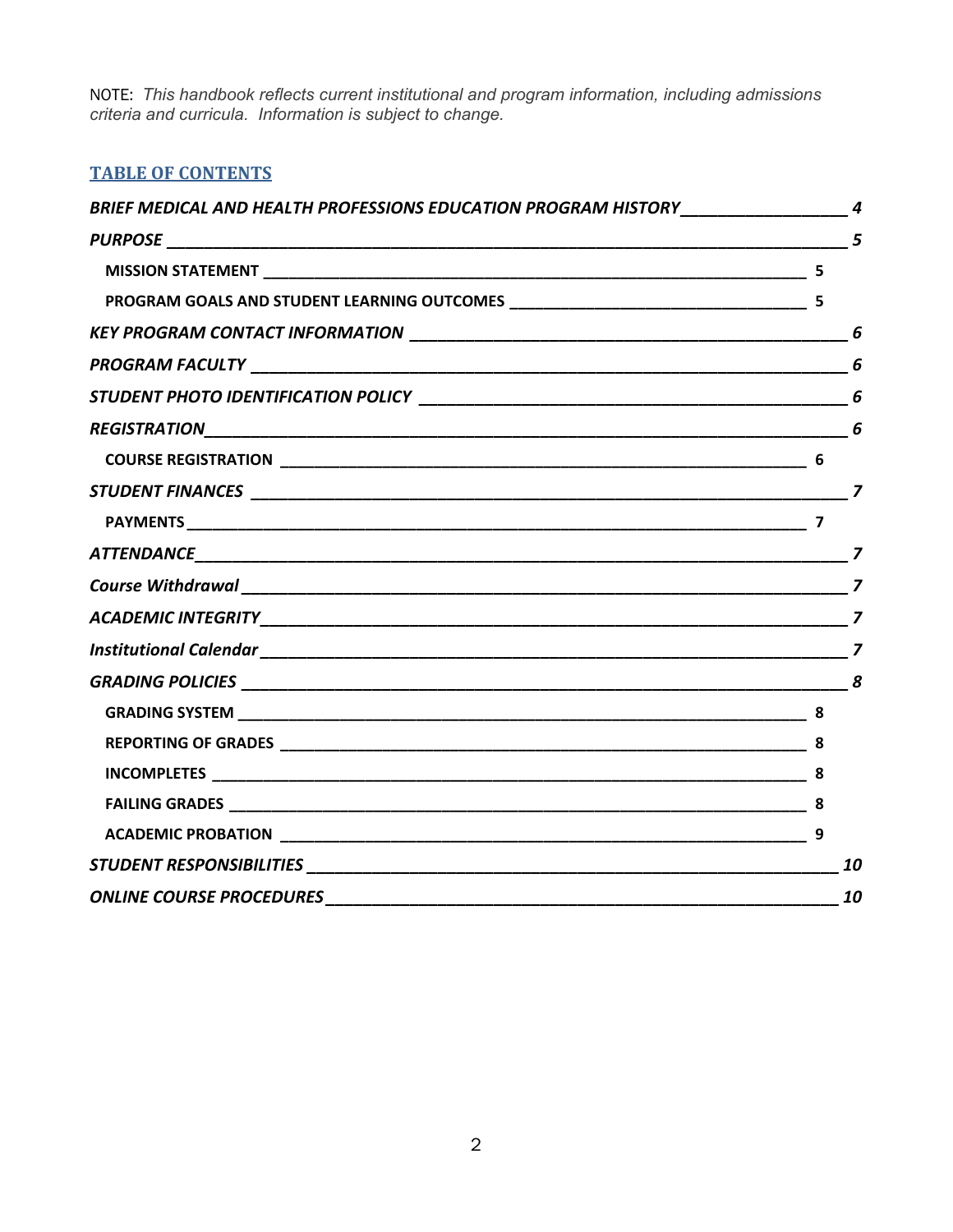|                       | - 10                        |
|-----------------------|-----------------------------|
|                       |                             |
|                       |                             |
|                       |                             |
|                       |                             |
|                       |                             |
|                       |                             |
|                       |                             |
|                       |                             |
|                       |                             |
|                       |                             |
|                       |                             |
| FACULTY ADVISOR 12    |                             |
|                       |                             |
|                       | 12                          |
|                       |                             |
|                       |                             |
|                       |                             |
|                       |                             |
|                       |                             |
| <b>DMHPE TIMELINE</b> | $\overline{\phantom{1}}$ 15 |
|                       |                             |
|                       |                             |
|                       |                             |
|                       | 15                          |
|                       |                             |
|                       |                             |
|                       | 16                          |
|                       | 16                          |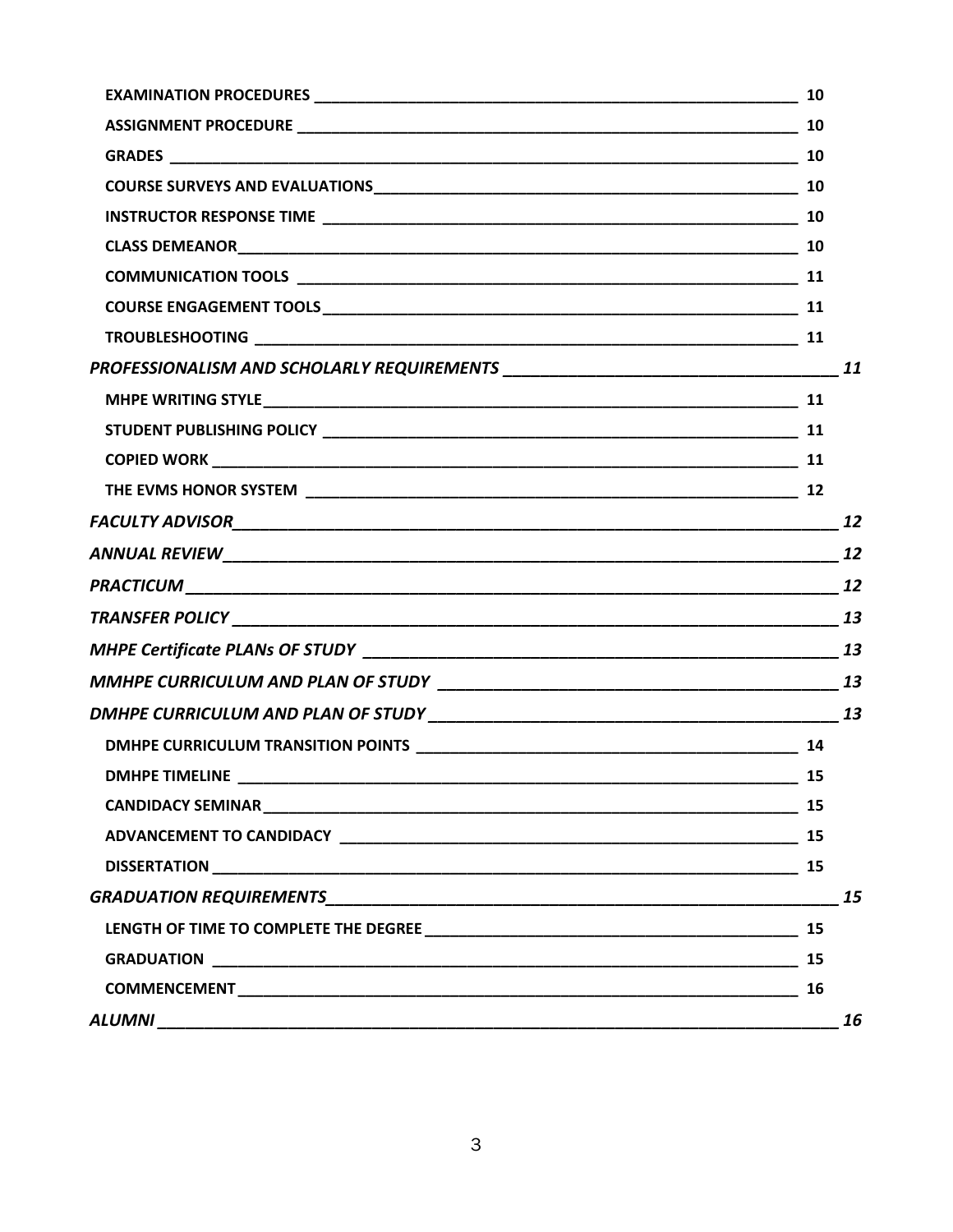# <span id="page-3-0"></span>BRIEF MEDICAL AND HEALTH PROFESSIONS EDUCATION PROGRAM HISTORY

The Master of Medical and Health Professions Education (MMHPE) program began August 2015 and the Doctoral Program in Medical and Health Professions Education (DMHPE) (PhD or EdD) began in 2018. In 2021 MHPE began the Diversity Across the Curriculum initiative to align program outcomes and course curriculum with addressing diversity, equity, and inclusion in education and health disparities. The MMHPE program is designed to prepare educational leaders in various medical and health professions organizational settings The DMHPE program strives to contribute to the EVMS mission of achieving excellence in medical and health professions education by developing in our graduates the skills necessary to be successful medical and health professions educator scholars in the 21st century. The program provides advanced education in the areas of teaching and learning, and scholarship with an emphasis on real-world, practical applications. Doctoral concentrations are available in higher education (HE), contemporary human anatomy education (CHAE), and ultrasound and imaging education (USIE). Graduates of the MMHPE program may use the initials MMHPE after their name, and graduates of the DMHPE program may use the initials PhD or EdD after their name depending on the degree track selected.

The Master's and Doctoral Programs in Medical and Health Professions Education is administered within the School of Health Professions.

Program Director: Peggy Gesing, PhD (she/her) Higher Education Concentration Director: Amanda Burbage, PhD (she/her) Liaison to CHAE and USIE Concentrations: Gÿorgy Lonart, PhD (he/him) Contemporary Human Anatomy Education Concentration Director: Richard Gonzalez, PhD (he/him) Ultrasound and Imaging Education Concentration Director: Felicia Toreno, PhD (she/her)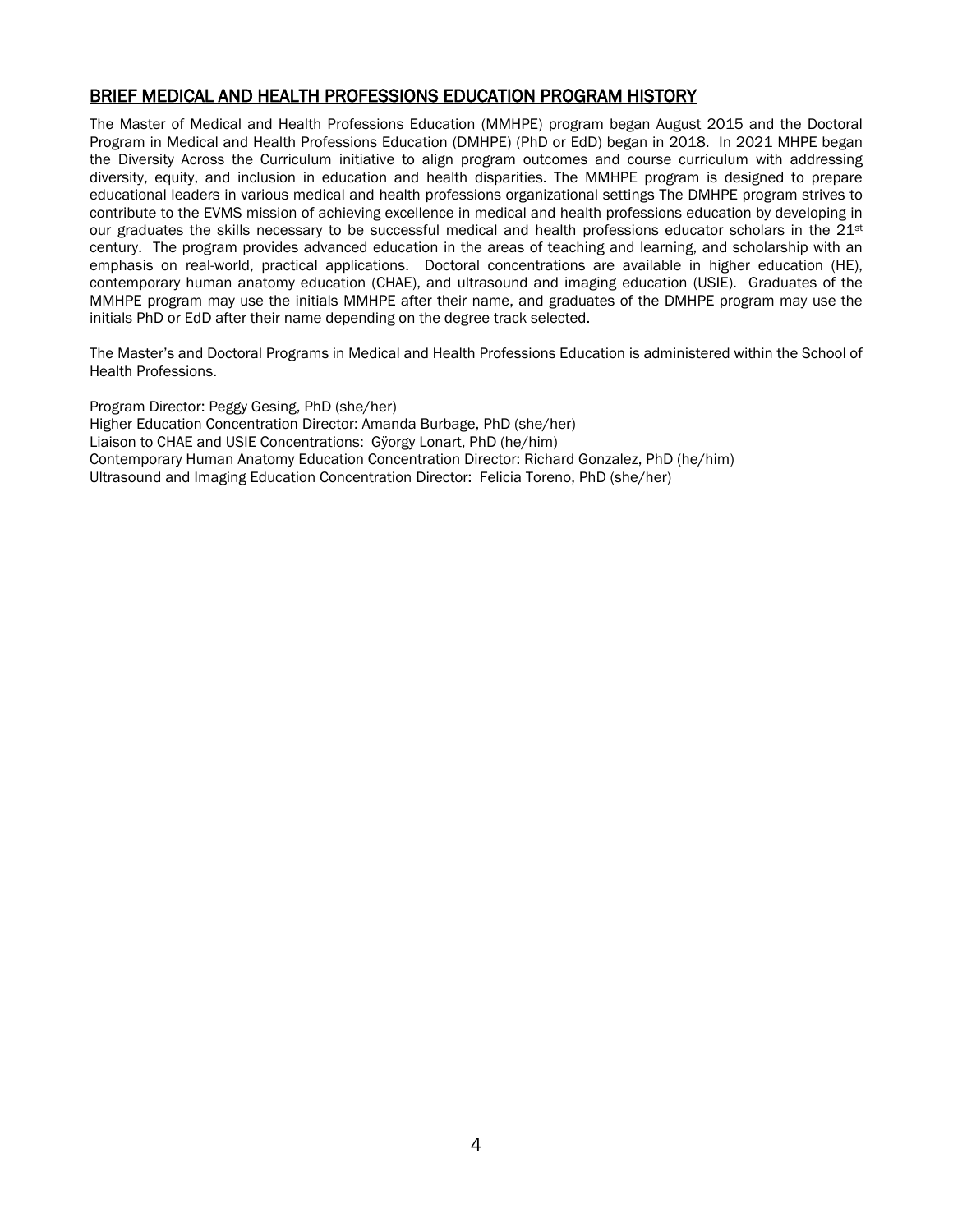# <span id="page-4-0"></span>PURPOSE

## <span id="page-4-1"></span>MISSION STATEMENT

EVMS's Medical and Health Professions Education (MHPE) Programs are dedicated to building a diverse, interprofessional learning community of scholars committed to advancing diversity, inclusion, equity and socially responsible education, research, and service in the health professions.

## <span id="page-4-2"></span>PROGRAM GOALS AND STUDENT LEARNING OUTCOMES

Students who enroll in the MHPE programs will engage in transformational learning that connects their experiences, coursework, and knowledge to develop a more sophisticated understanding of the world that informs their teaching, research, and professional practice.

## MMHPE & DMHPE Program Goals & Student Learning Outcomes

PG 1: Health professions educators who exhibit cultural humility and sensitivity who are able to:

- SLO 1.1 Consider the diverse backgrounds of learners
	- SLO 1.2 Design accessible learning environments
	- SLO 1.3 Communicate educational content effectively to diverse student populations
	- SLO 1.4 Assess educational outcomes
	- SLO 1.5 Evaluate program effectiveness

#### PG 2: Contemporary health professions scholars who are able to:

- SLO 2.1 Consider the diverse backgrounds and perceptions of human subjects research populations
- SLO 2.2 Assess research quality for rigor and bias
- SLO 2.3 Adhere to legal and ethical research practices
- SLO 2.4 Communicate results effectively using bias-free language *(DMHPE Only)*
- SLO 2.5 Successfully defend a culminating research study (PhD)/program evaluation (EdD) *(DMHPE Only)*

#### PG 3: Community engaged health professions practitioners who are able to:

- SLO 3.1 Connect local, national, and global events with their teaching and leadership
- SLO 3.2 Apply principles of leadership in health professions education

SLO 3.3 Participate in voluntary professional service at the institutional, regional, and/or national level *(DMHPE Only)*

#### What does socially responsible education, research & service mean?

As future educators, graduates of the MHPE programs are dedicated to using education as a driver of economic opportunity and social justice. The MHPE students' learning experiences will be facilitated by curricula that:

- examine the sociocultural contexts of teaching and learning
- facilitate access through online learning
- consider the role of social and structural determinants of health in medical and health education
- develop cultural humility and compassion for the human condition
- foster an action orientation
- explore unconscious bias as educators and scholars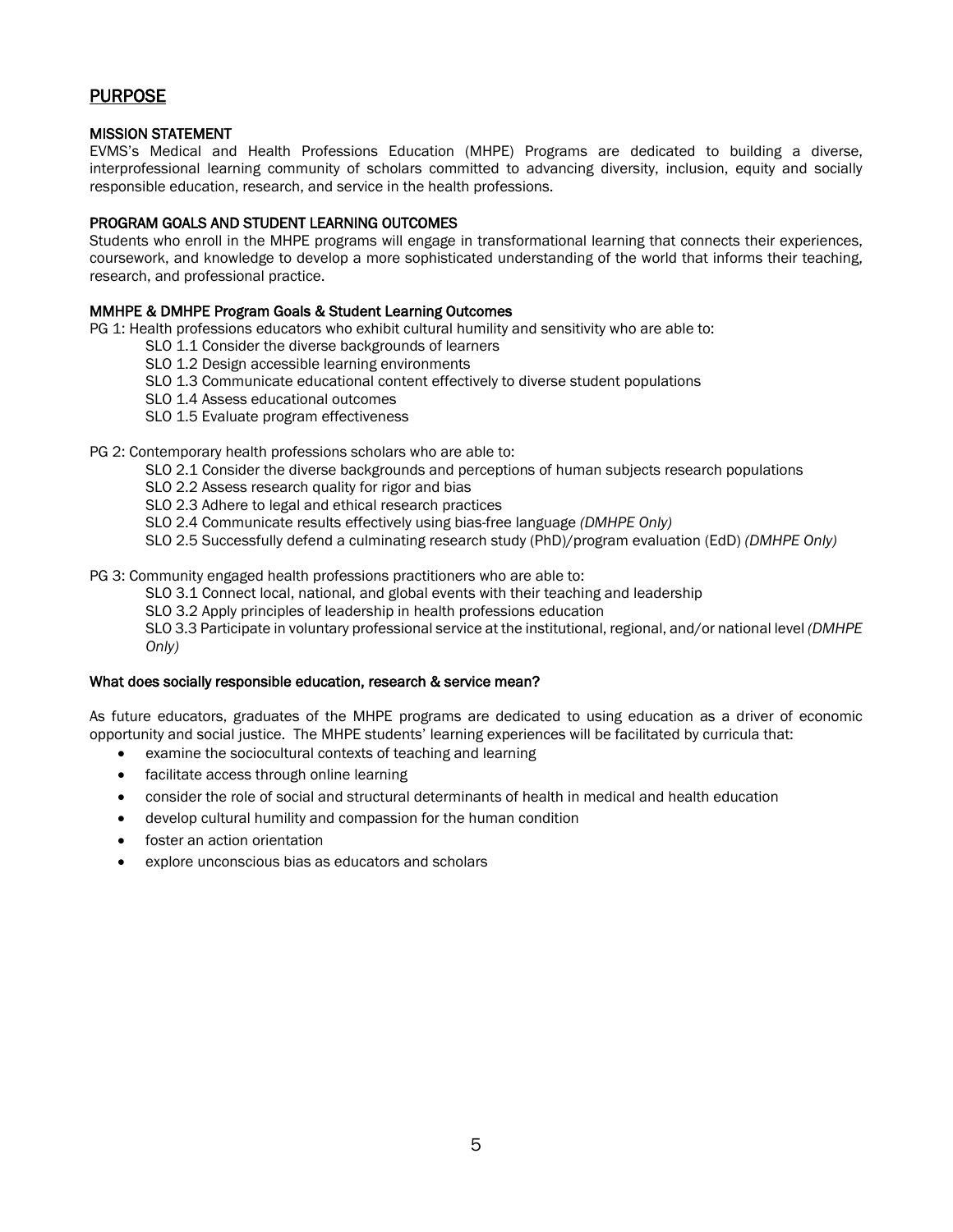# <span id="page-5-0"></span>KEY PROGRAM CONTACT INFORMATION

Administration of the Medical and Health Professions Education program is according to the policies established in the program handbook. Administrative oversight is provided by the Program Director, the Chairs of the Curriculum and Admissions Committee, the Dean for the School of Health Professions, and the program's Administrative Support Coordinator. The Doctoral Program in Medical and Health Professions Education Program Handbook is a supplement to the EVMS Academic Catalog and School of Health Professions Policies and Procedures. Please refer to these [documents](https://www.evms.edu/education/resources/student_policies_handbooks/institutional_student_handbook/) for any institutional content not found in this handbook.

| <b>NAME</b>                                                                                                                 | <b>ADDRESS</b>                                                                                   | <b>PHONE</b> | E-MAIL            |
|-----------------------------------------------------------------------------------------------------------------------------|--------------------------------------------------------------------------------------------------|--------------|-------------------|
| Peggy Gesing, PhD (she/her)<br>Program Director<br>Higher Education Concentration<br>Director<br><b>Assistant Professor</b> | Eastern Virginia Medical School<br>Lester Hall, Room 316<br>651 Colley Avenue, Norfolk, VA 23507 | 757-446-7142 | gesingme@evms.edu |
| Kathleen Gabana, Med (she/her)<br>Distance Education<br>Program Administrator                                               | Eastern Virginia Medical School<br><b>Waitzer Hall</b><br>735 Fairfax Ave., Norfolk, VA 23407    | 757-446-7063 | gabanakm@evms.edu |
| Angel Baker (she/her)<br>Distance Education<br><b>Office Coordinator II</b>                                                 | Eastern Virginia Medical School<br><b>Waitzer Hall</b><br>735 Fairfax Ave., Norfolk, VA 23407    | 757-446-7935 | bakerac@evms.edu  |

# <span id="page-5-1"></span>PROGRAM FACULTY

Program faculty are certified in accordance with institutional policies and procedures.

| <b>MHPE Full-time Faculty and Advisors</b> |                                                                                                     |
|--------------------------------------------|-----------------------------------------------------------------------------------------------------|
| Amanda Burbage, PhD (she/her)              | Assistant Professor<br>Director Higher Education Concentration                                      |
| Peggy Gesing, PhD (she/her)                | <b>Assistant Professor</b><br>Director Medical and Health Professions Education Programs            |
| Richard A. Gonzalez, PhD (he/him)          | Professor, Pathology & Anatomy<br>Director Contemporary Human Anatomy Education<br>Concentration    |
| Felecia Toreno, PhD (she/her)              | Professor, Pathology & Anatomy<br>Director Ultrasound and Imaging Education Concentration           |
| Gyorgy Lonart, PhD (he/him)                | Professor, Pathology & Anatomy<br>Associate Director and Liaison to CHAE and USIE<br>Concentrations |

# <span id="page-5-2"></span>STUDENT PHOTO IDENTIFICATION POLICY

Because the MMHPE & DMHPE programs are offered primarily online through Internet access, there is no need for distance learners to obtain a photo identification badge. Students enrolled in the program who live near the EVMS campus have the option to obtain a photo identification badge in case they wish to visit the program office, library, etc. If students living in the Norfolk area wish to obtain a student ID badge, they must visit the Human Resources Department, located in Smith Rogers Hall between the hours of 8AM – 4PM Monday through Friday. While on campus, this badge must be worn prominently at all times for access to EVMS facilities. There is a Student Identity Verification Policy in the **School of Health Professions Policies and Procedures** link to review as well.

# <span id="page-5-3"></span>**REGISTRATION**

## <span id="page-5-4"></span>COURSE REGISTRATION

Students receive an email notification 6-8 weeks prior to the start of the next academic term with directions for course registration through the mySIS (Student Information System) portal. Additional support is provided by the School of Health Professions Administrative Support team. Email *mhpe@evms.edu* with questions about course registration.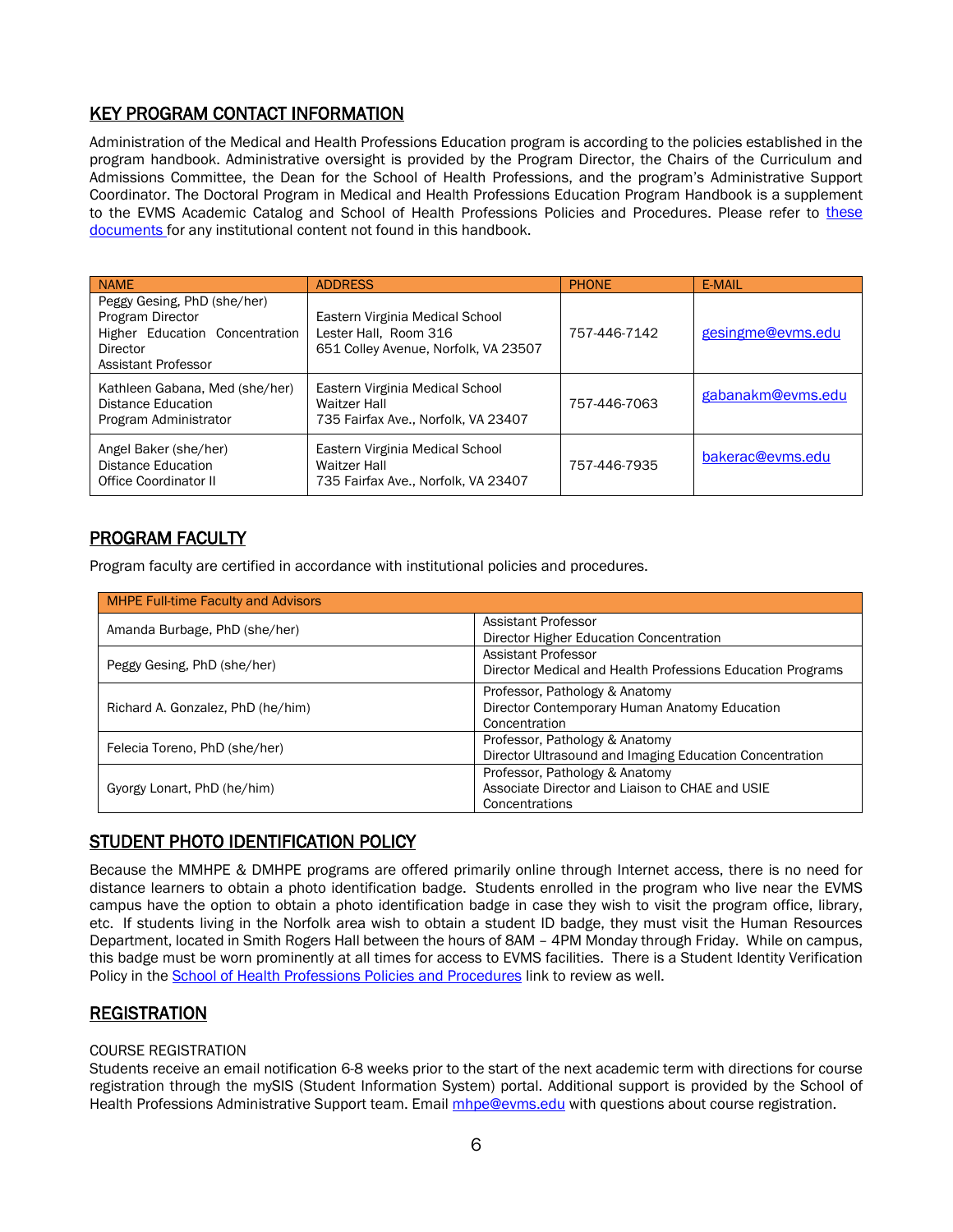# <span id="page-6-0"></span>STUDENT FINANCES

The EVMS Financial Services office will mail an invoice one month prior to the start of each semester. Your first invoice will include tuition and student fees less your acceptance deposit.

## <span id="page-6-1"></span>PAYMENTS

Tuition payments for all MHPE programs must be paid by the first day of each semester, based on the total number of credit hours for which a student has enrolled and is subject to change at any time. Please contact the Financial Office at 757-446-6063 or by email AR@EVMS.EDU if you do not receive a tuition invoice.

## <span id="page-6-2"></span>**ATTENDANCE**

Once the semester begins, the students are notified of new course openings. It is a requirement for all MHPE students to log into their new course/s the first day of the course and certify attendance. Information about the course schedule, such as start and stop dates, is available in MHPE Resource Center (accessible to matriculating students via Blackboard Organizations). Failure to log into a course and miss important deadlines may lead to withdrawal from a course. Students should expect to commit 8-10 hours per week to each course. Attendance is evaluated by student participation in online discussions, required interaction with the faculty as well as other classmates, and the timely submission of class assignments.

## <span id="page-6-3"></span>COURSE WITHDRAWAL

All students in this program may withdraw from courses. Withdrawal will have financial and academic outcomes. Consult with an advisor or Program Director and review the policy in the School of Health Professions Policies & Procedures.

## <span id="page-6-4"></span>ACADEMIC INTEGRITY

All students in this program are required to read and sign the EVMS Honor Code and are expected to abide by this code. More information may be found in the **EVMS** Institutional Student Handbook.

## <span id="page-6-5"></span>INSTITUTIONAL CALENDAR

Important dates, such as holidays are found on th[e EVMS Academic Calendar.](https://www.evms.edu/education/resources/academic_calendars/)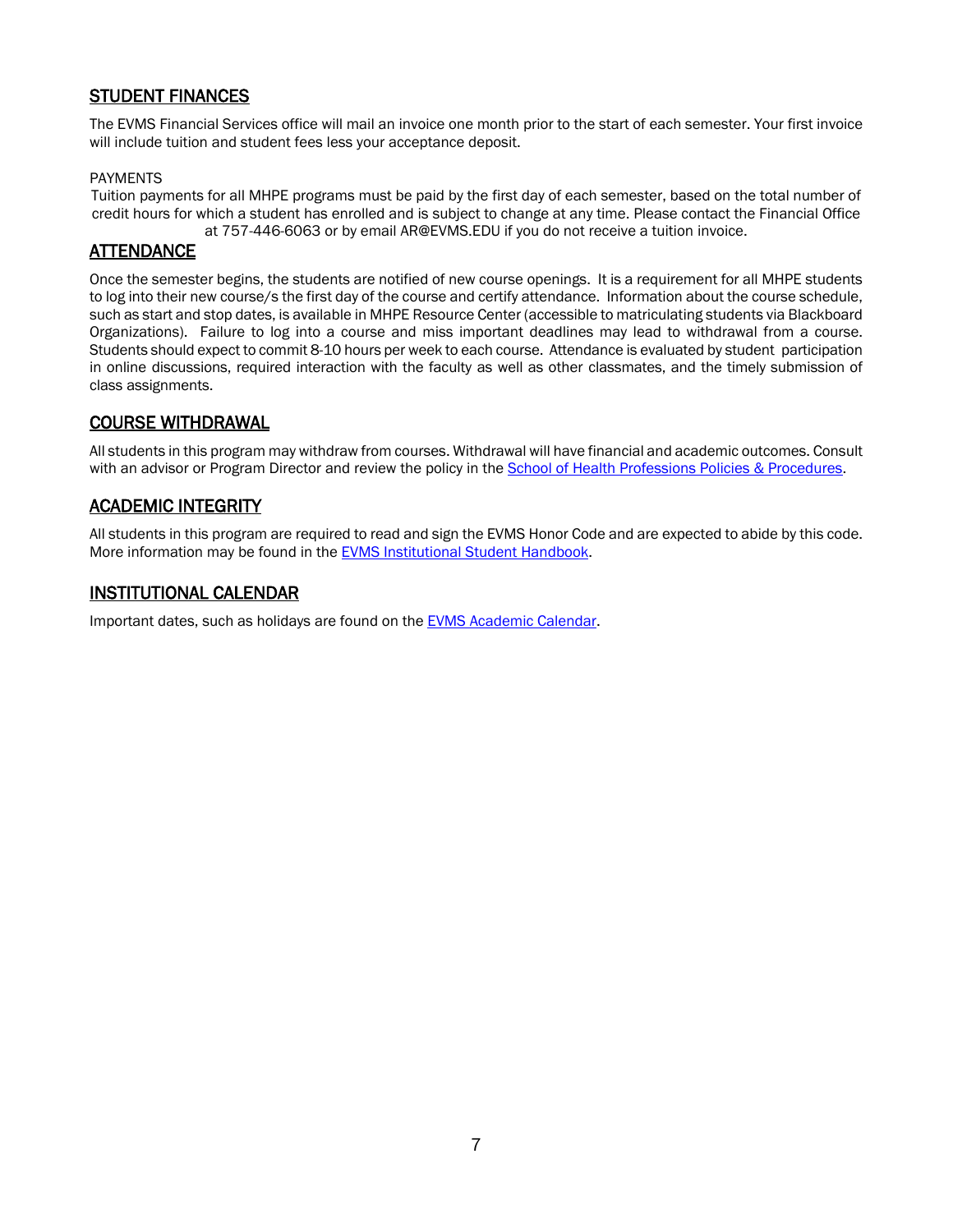# <span id="page-7-0"></span>GRADING POLICIES

<span id="page-7-1"></span>GRADING SYSTEM

- 1. Course education format, method of grading, and objectives are communicated in writing on the course syllabus to students at the initiation of each course.
- 2. The requirements for grades are based on course policy and institutional guidelines. These requirements are communicated to students at the initiation of each course as documented on the course syllabus.
- 3. Grades affecting Grade Point Average (GPA)

| <b>Grade/Percentile Points</b> |     | <b>Grade</b> | Grades not affecting GPA:<br>$AU = Audit$<br>$l = Incomplete$ |
|--------------------------------|-----|--------------|---------------------------------------------------------------|
| A (100-94)                     | =   | 4.00         | $P = Pass$                                                    |
| A- (93-90)                     | $=$ | 3.67         | W = Official Withdrawal<br>WF = Unofficial Withdrawal         |
| $B+ (89-87)$                   | $=$ | 3.33         |                                                               |
| B (86-84)                      | $=$ | 3.00         |                                                               |
| $B - (83-80)$                  | =   | 2.67         |                                                               |
| $C+ (79-77)$                   | $=$ | 2.33         |                                                               |
| $C(76-74)$                     | $=$ | 2.00         |                                                               |
| $C - (73-70)$                  | =   | 1.67         |                                                               |
| $D+ (69-67)$                   | =   | 1.33         |                                                               |
| $D(66-64)$                     | $=$ | 1.00         |                                                               |
| $D - (63-60)$                  | =   | 0.67         |                                                               |
| $F(59 \text{ or less})$        | =   | 0.00         |                                                               |

## <span id="page-7-2"></span>REPORTING OF GRADES

- 1. The course instructor documents grades and provides constructive feedback in Blackboard.
- 2. The grades are transferred from Blackboard Grade Center to the Registrar for transcripts.

## <span id="page-7-3"></span>INCOMPLETES

The grade "I" indicates assigned work yet to be completed in each course or an approved absence from the final examination. In the MHPE program, 80% of a course must be completed before an Incomplete grade will be considered, and only in the case of documented extenuating circumstances. When an instructor assigns a grade of "I," a written agreement is prepared and signed by the instructor and student that specifies the work remaining to be completed and the time frame for doing so. The work should be completed as soon as possible, but not later than the mid-point of the following grading period/semester unless special written approval is granted by the Program Director for extraordinary circumstances. The student must petition the Program Director for such an extension at least two weeks before the end of the agreed upon deadline. Unless an extension has been approved by the Program Director, the "I" will convert to either an "F" or the grade as specified in the written agreement after the midpoint of the semester. An "I" grade may not be changed to a "W" under any circumstances.

## <span id="page-7-4"></span>FAILING GRADES

- 1. Students must complete all coursework with a "B-" or better and an overall GPA 3.0 or above.
- 2. Students who fail a course by earning a C+ or below will be placed on academic probation (see below), and may be required to re-enroll in that same course at the discretion of the Program Director. If allowed to retake a course, due to the course sequence, students who failed a course must wait to retake it until the next time the course is offered.
	- a. Students may repeat a course only once.
	- b. Students are responsible for all tuition and fees for a course that is repeated. The tuition and fees will be based on the current per credit hour rate.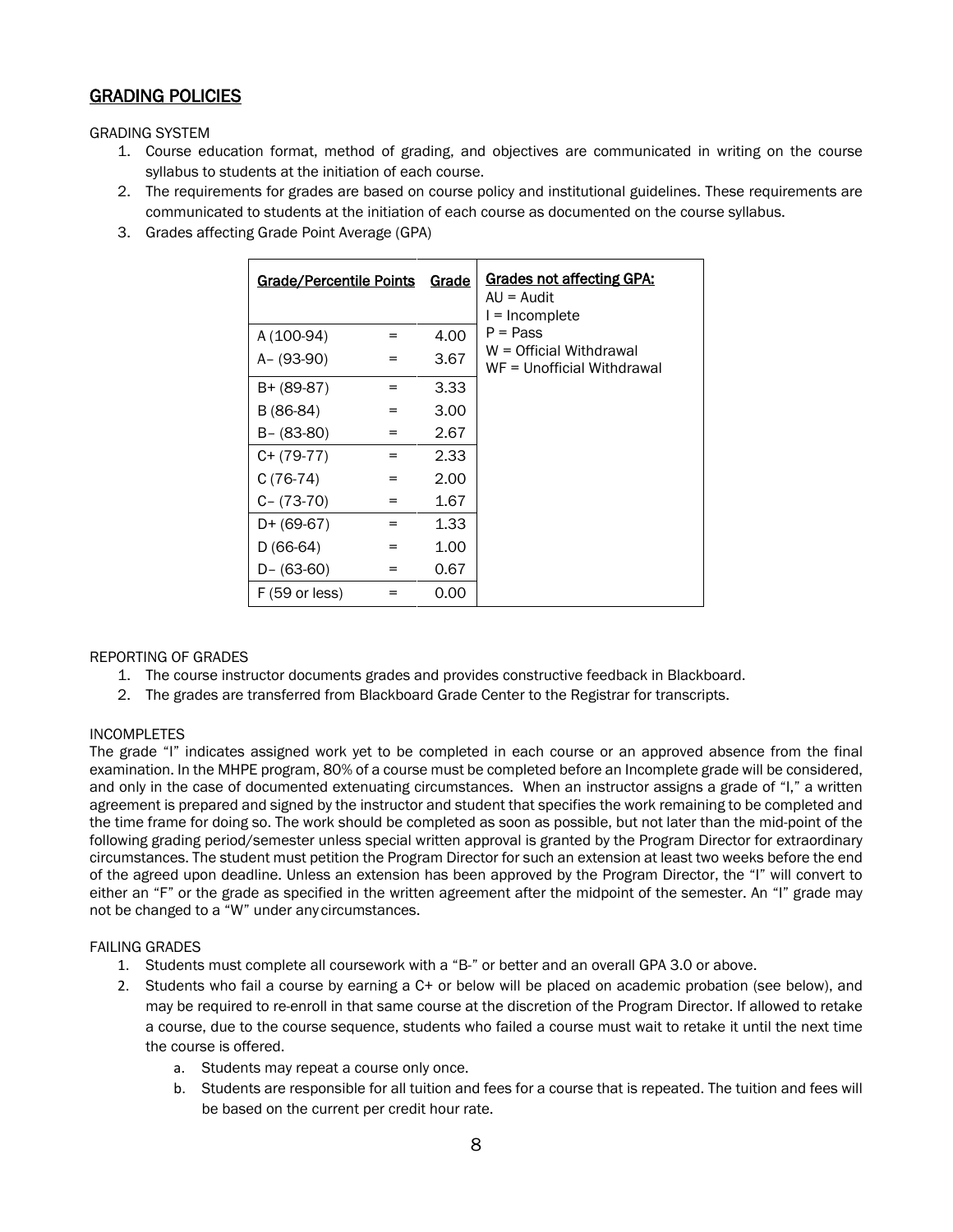- 3. The grade earned for the repeated course will appear on the transcript with the previously failed course grade.
- 4. Students unable to improve a failing grade after re-taking a course may be dismissed from the Medical and Health Professions Education program.
- 5. Students who fail (earn a C+ or below) more than one course per semester may be dismissed from the program.
- 6. Students who fail (earn a C+ or below) more than one course during the Medical and Health Professions Education may be dismissed from the program.

## <span id="page-8-0"></span>ACADEMIC PROBATION

- 1. Students may be placed on academic probation if their term or cumulative grade point average drops below 3.0.
- 2. Students who earn a C+ or below for a course will be placed on academic probation (refer to items 5 & 6 in the prior section regarding failing grades in more than one course).
- 3. Students may be placed on academic probation for non-academic concerns for student conduct, professional performance, or not meeting technical standards for the profession.
- 4. Students may be placed on academic probation for failure to comply with the attendance policy for required orientation, program events/meetings, and or class attendance.
- 5. When there are extenuating circumstances leading to the failure, the student may be invited to repeat the course in its next offering, at the discretion of the faculty and Program Director.
- 6. The student progress committee can review and recommend one of the following options to the Program Director:
	- a. Dismissal from the program
	- b. Opportunity to return to restart the program or repeat coursework
- 7. Students on probation or at risk for probation must meet frequently with their faculty advisor to discuss academic progress, study habits, test‐taking skills, and professional progress.
- 8. Students who have been found to be in violation of the Academic Integrity Standards or Honor Code may be subject to processes and consequences as outlined in the EVMS Institutional Student Handbook.
- 9. Students on academic warning or probation will meet with the Program Director to develop a written action plan.
- 10. Students who do not complete academic action plans (warning, or probation) may be dismissed from the program.
- 11. Students are responsible for all tuition and fees to retake courses and to fulfill requirements of academic action plans to satisfy degree requirements.
- 12. The student may be notified by the Program Director in writing at the end of the academic semester that they have one semester to increase the grade point average to 3.0 or above.
- 13. Students unable to increase their grade point average to 3.0 or above during the semester of academic probation may be dismissed from the Medical and Health Professions Education Program.
- 14. Students on Academic Probation for non-academic concerns may be dismissed from the program if they do not fulfill the requirements of the academic action plan.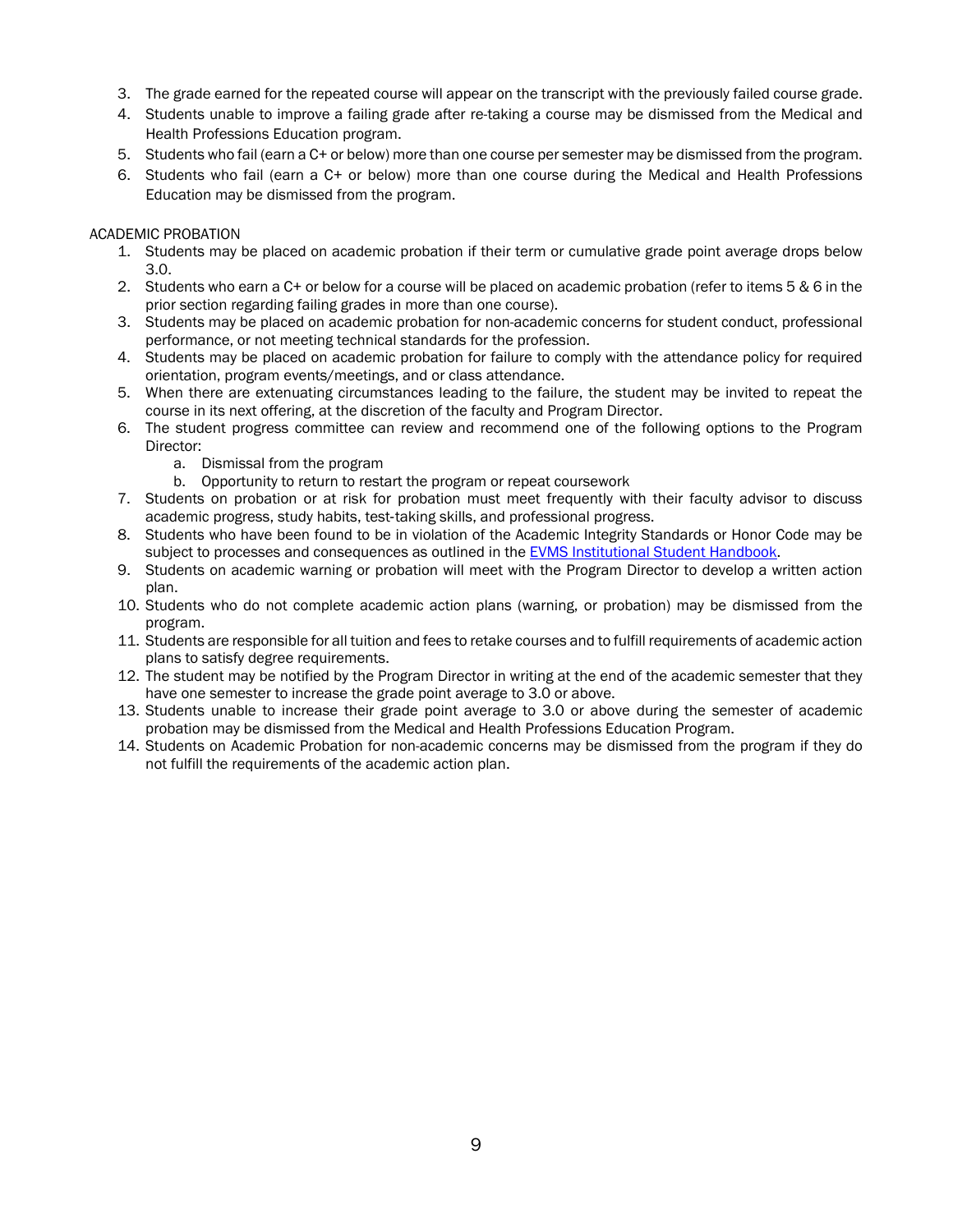# <span id="page-9-0"></span>STUDENT RESPONSIBILITIES

Each student is responsible for:

- 1. Complying with evaluation requirements of each course.
- 2. Ascertaining their own evaluation results.
- 3. Seeking faculty assistance in correcting unsatisfactory or marginal performance.
- 4. Completing an evaluation of each course and course instructor.
- 5. Attending all synchronous class sessions labeled 'required' as noted on the course syllabus.
- 6. Actively engaging in course discussions via discussion boards, VoiceThread etc. Active engagement includes contributing to the discussion, responding to prompts, and returning to discussions throughout the discussion period.
- 7. Attending mandatory program meetings as announced by the program.

Students should carefully review all course syllabi which outline Make-Up Policy, Late-Work Policy, and other special circumstances. Course-level policies should be followed. Appeals and final decision regarding course-level disputes are the responsibility of the program director.

# <span id="page-9-1"></span>ONLINE COURSE PROCEDURES

This section includes the Course Policies and Procedures that explain how different aspects of online courses are handled.

## <span id="page-9-2"></span>EXAMINATION PROCEDURES

If required as part of a course, examinations and quizzes are taken within the Blackboard environment. You will be given detailed instructions at the time an exam is released about resources you may use during an exam. Written work will be checked electronically for plagiarism through the Blackboard environment using the Safe Assign feature.

#### <span id="page-9-3"></span>ASSIGNMENT PROCEDURE

The deadlines for submitting assignments are posted on Blackboard for each course. All assignments are checked for plagiarism using the SafeAssign Blackboard tool. Unless directed differently by the faculty, the assignments folder must be used for submission of all projects, reports, and papers—never email your assignments unless directed to do so. Always submit your assignments in the format requested by the instructor, most typically MS Word; other formats will be specified. All parts of an assignment must be completed in order to receive credit for the assignment.

## <span id="page-9-4"></span>GRADES

Grades for assignments and exams are posted in the Blackboard course site within one week after the assessment or deadline. Also, within a one-week period after the end of a course and after the course survey or evaluation has been completed by all students, the course grades will be posted. If you have not received a grade for an assignment, exam, or course within a one week period, please contact the course faculty to report the problem. If you do not receive a response from the course faculty within one week, contact the Program Director.

## <span id="page-9-5"></span>COURSE SURVEYS AND EVALUATIONS

Feedback from students is very important to the faculty and program director as a means of receiving practical suggestions for course and program improvement. Please take the time to share your feedback with us. Students will receive a link to the course survey during the last two weeks of the course. Students should complete the survey within seven days of receiving the link. Students will receive a reminder email about the survey weekly until we receive the survey. Responses to questions related to the course and faculty are anonymous and not shared with faculty until after final grades are submitted.

## <span id="page-9-6"></span>INSTRUCTOR RESPONSE TIME

Instructors normally check messages daily on weekdays and respond within 48 hours. Faculty may be slower to respond to messages in the evening and on weekends. Feedback on assignments is usually provided within one week of receipt. If there are any concerns about missed emails or no response, please contact the appropriate course director/faculty. For any further concern, please contact the Program Director.

## <span id="page-9-7"></span>CLASS DEMEANOR

Students are expected to interact in a professional manner with classmates, faculty, and staff, be prompt in attending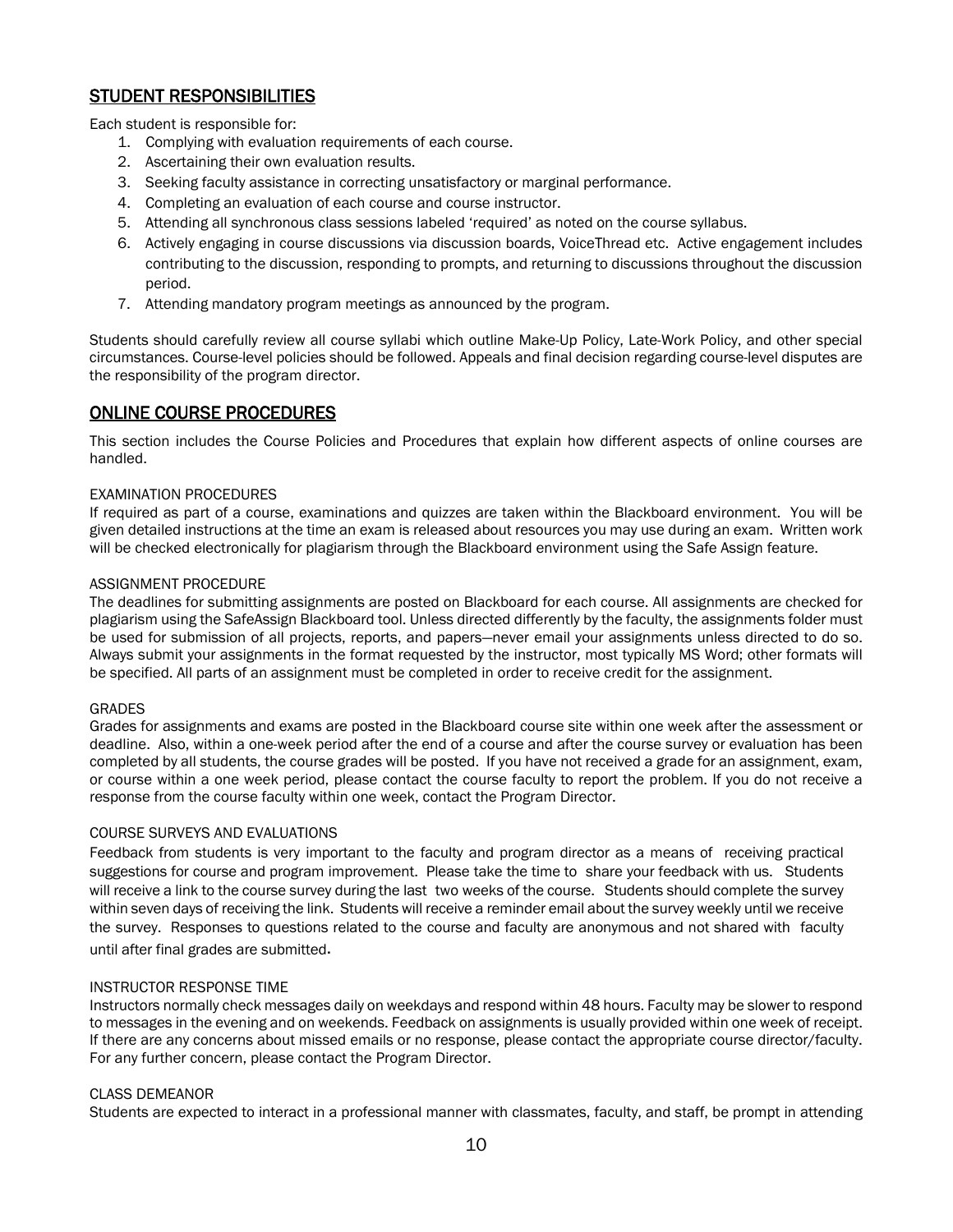synchronous meetings, be patient in online interactions, and follow through on their individual contributions to group assignments. Inappropriate language, dissension, or disruption will be removed from any web posting and disciplinary action may be taken. MHPE is strives to create a welcoming and safe learning environment for all stakeholders where honest and open dialogue can occur in fair-minded, empathetic, and respectful ways. Demeanors that disrupt or prevent this type of learning environment will be directly addressed.

#### <span id="page-10-0"></span>COMMUNICATION TOOLS

Only your EVMS email will be used for the duration of the program. Email may be sent from within Blackboard, but Blackboard will use your EVMS email account as the sending account. Information that you need to convey to the instructor or requests for an appointment are best sent via EVMS email. Students may view faculty calendars through the Outlook Web Application by adding the calendar through the directory. Students may engage with faculty and classmates through the Blackboard-based tool Pronto.

#### <span id="page-10-1"></span>COURSE ENGAGEMENT TOOLS

The Discussion Board, VoiceThread, Panopto, Wikis, Blogs, and Journal postings in Blackboard are types of interactions where students and faculty who have access to the class may communicate with one another. Everyone in the class engages in discussion board forums and/or VoiceThread presentations, and Panopto videos. Wiki assignments are typically group projects to which all members of the class have access. Blogs are similar to discussion board forums where all class members will have access. Journal postings are typically only available to you and your instructor. You are responding to questions posted by the instructor, members of your group, or each member of the class. All of these types of assignments will typically have a grade associated with them. Forums like discussion boards and VoiceThread may require multiple inputs and responses throughout the module. Please check to make sure you understand the timing of posts, how many posts, and the type and depth of the post requested so that you may get full credit for the assignment.

Typically, each course has a general ungraded discussion board forum and/or Pronto chat space where you may ask for clarification of the course requirements. If you have a question related to something you read, chances are someone else in the class does also. If you post something and are not getting a reply, most likely no one is aware that you have posted a question. Please report this to the course director who will take appropriate action to notify others.

Please be aware of netiquette when making a post. Be respectful of each other and your faculty, avoid texting short hand or in all caps, and please behave in a professional manner.

#### <span id="page-10-2"></span>TROUBLESHOOTING

If you cannot log into Blackboard (Bb) or access your email, contact the Academic Computer Center (ACC), 757-446- 7400, emailing [evmsit@evms.edu,](mailto:evmsit@evms.edu) or submitting a ticket to [https://evmsit.freshservice.com.](https://evmsit.freshservice.com/) 

## <span id="page-10-3"></span>PROFESSIONALISM AND SCHOLARLY REQUIREMENTS

#### <span id="page-10-4"></span>MHPE WRITING STYLE

The MHPE program uses the 7<sup>th</sup> edition of the American Psychological Association (APA) Manual of style formatting and citation for all assignments. If you have a question about formatting that you need help with that is not covered elsewhere, please consult the [APA Style Guide, 7th Edition.](http://www.apastyle.org/) We strongly recommend purchase of the: American Psychological Association. (2020). Publication manual of the American Psychological Association (7th ed.). Washington, DC. Work that is not submitted in APA 7<sup>th</sup> format will not be accepted.

#### <span id="page-10-5"></span>STUDENT PUBLISHING POLICY

All scholarly work done as part of the requirements of completing the MHPE program must be attributed to EVMS, your advisor, the program director, and your local institution. Consult authorship guidelines posted in the MHPE Resource Center (accessible to matriculating students via Blackboard Organizations). All research involving human subjects, must go through the **EVMS IRB process**.

#### <span id="page-10-6"></span>COPIED WORK

Students are expected to do their own work. Turning in a written assignment that is believed to be another person's work, collaboration, or self-copied will be considered cheating. Students who turn in copied work, work that is not original, and in compliance with APA  $7<sup>th</sup>$  guidelines for original work will receive a zero (0) for the assignment and will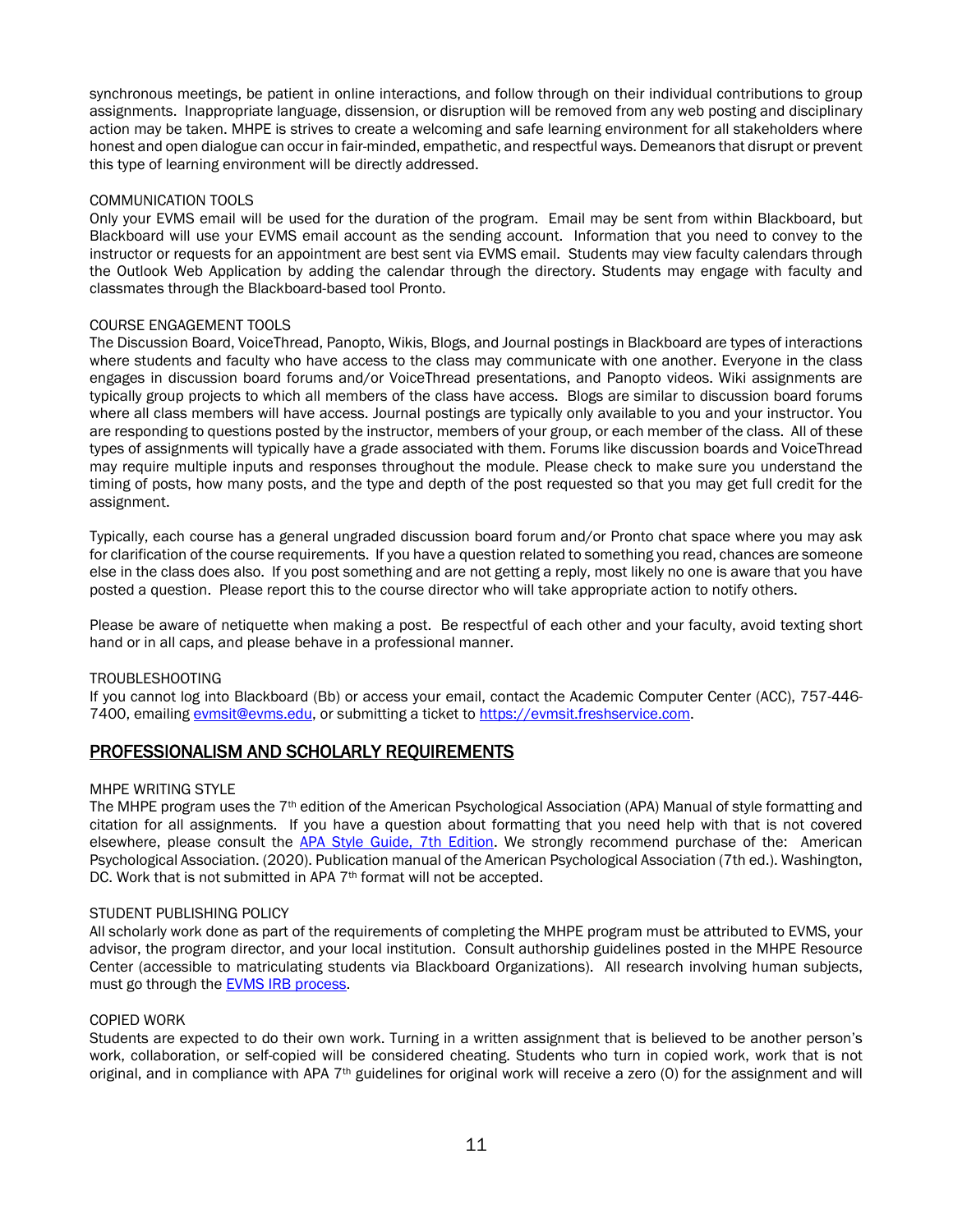be issued a written warning. Upon receipt of the written warning, students must initiate a meeting with the Program Director. Students found to have cheated on/copied a second assignment may be dismissed from the program.

PowerPoint Presentations, other electronic or printed materials in the classroom and on Blackboard Printed matter, videos, and other electronic materials to include all PowerPoint presentations viewed on Blackboard or in the classroom are copyrighted materials owned by the author(s) and/or Eastern Virginia Medical School. These materials are never to be copied or transferred electronically outside of the program or the school for any reason without the written permission of the author of the presentation(s). Doing so risks violation of US copyright laws with resulting legal action or other reasonable sanctions from the program or school.

#### <span id="page-11-0"></span>THE EVMS HONOR SYSTEM

The students, faculty, and administration of EVMS join in support of the [EVMS Honor Code](https://www.evms.edu/education/resources/student_policies_handbooks/institutional_student_handbook/) for the purposes of (a) providing an atmosphere of mutual trust, concern, and respect; (b) fostering honorable and ethical behavior; and (c) cultivating lifelong professional conduct.

Any action indicating lack of integrity or dishonesty in professional or academic matters is considered a violation of academic ethics and the Honor Code. Such offenses include, but are not limited to, lying, stealing, engaging in or attempting to engage in cheating, plagiarism, sabotage, falsifying or manipulating data, or knowingly passing off falsified work or work of another as one's own. Any student who fails to abide by the Honor Code is subject to processes and outcomes as described in the [EVMS Institutional Student Handbook](https://www.evms.edu/education/resources/student_policies_handbooks/institutional_student_handbook/) which range from advisement meetings to dismissal from the program.

As a student in the MHPE program, you are required to sign the EVMS honor code document and to abide by the EVMS honor code outlined in the EVMS student handbook. If you are ever in doubt about what is permitted or not permitted in the online program during an assessment or in professional contexts, review instructions or seek clarification.

To understand completely what we consider copying, the following is our definition: (1) submitting work (or a part thereof) that belongs to another person or that has been written by someone other than you; (2) copying from a source without proper acknowledgment, quotation marks, or both; and (3) paraphrasing from a source without proper acknowledgment; and (4) self-copying or reusing your own work (e.g., previous assignments, publications) without substantial modification for the purposes of the assessment. The simplest way to prevent copying is to maintain proper attribution and citation techniques in compliance with APA 7 guidelines.

In view of the fact that each student has signed an honor pledge, it follows that all student work product, professional, publication, and academic submitted by a student while matriculating is to be their own, fully complying with the spirt of honorable and professional conduct. Enforcement of the Honor Code in the classroom and online is a responsibility which is shared by students, faculty, proctors, and administrators.

## <span id="page-11-1"></span>FACULTY ADVISOR

Upon acceptance into the MHPE program, students will be assigned a faculty advisor. Students are responsible for initiating advisor meetings. Students are encouraged to utilize the MHPE Resource Center (accessible to matriculating students via Blackboard Organizations) to answer questions about the program and prepare for meetings with their academic advisor. It is expected that the academic advisor will meet with the student at least once per semester to discuss academic progress, and to identify opportunities for collaborative research or teaching with faculty, and to suggest opportunities for scholarly activities such as presentations at national and international conferences. The advisor will also assist the student in selecting mentors for projects and experiences.

## <span id="page-11-2"></span>ANNUAL REVIEW

An annual review of the MHPE student's progress in the program will be initiated by the student by submitting the electronic Annual Review form found in the MHPE Resource Center (accessible to matriculating students via Blackboard Organizations). Completion of this form and consultation with the faculty advisor must be documented in the students advising file by August 15 and continued until MMHPE graduation or DMHPE advancement to candidate status.

# <span id="page-11-3"></span>PRACTICUM

The practicum is designed to demonstrate the student's accumulated learning experience through an approved course design project. The goal of the practicum is to provide students with an in-depth supervised opportunity to apply academic theory and acquired skills gained in the MHPE core teaching courses to design and develop a course in an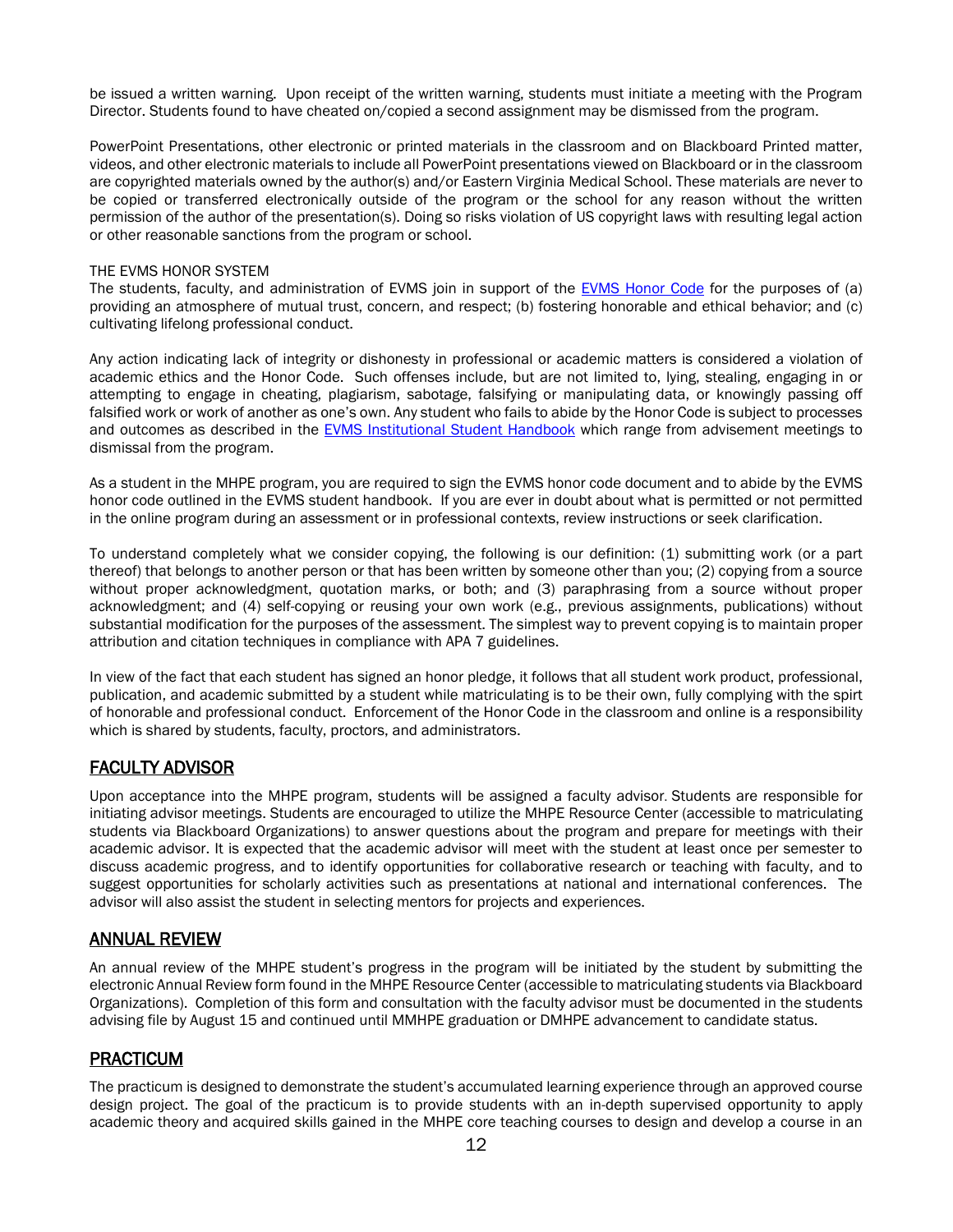online setting. This is a virtual/distance learning practicum that will be guided by faculty. Travel to EVMS is not required.

# <span id="page-12-0"></span>TRANSFER POLICY

Requests to transfer graduate credits from another accredited U.S. or Canadian institution are considered on an individual basis after students are admitted to the MHPE program. International credits are reviewed case-by-case. Students may transfer up to 9 (MMHPE) or 12 (DMHPE) graduate credit hours, if the following conditions hold:

- Graduate course credits were completed at an accredited U.S. or Canadian institution and are reflected on an official transcript
- Transfers can feasibly occur within the five-year matriculation limit of this MHPE program
- Grade earned is a B or better

All transfer requests must be made by the end of the student's first term in the program. Students who wish to request that graduate credits be transferred into the MHPE program must submit a copy of the syllabus for the course to the program director who will consult with teaching faculty as appropriate and render a decision. Approved transfer grades are included on student's transcript; however, transfer grades are not included in semester or cumulative GPA calculations.

# <span id="page-12-1"></span>MHPE CERTIFICATE PLANS OF STUDY

MHPE certificates are 3-credit to 9-credit hour distance learning certificates designed to be completed in 1 year or less: one course per three (12 – 16 week) consecutive terms. Certificates are offered in Scholarship, Business of Simulation, and Teaching. Students may transfer certificate credit into the MMHPE or DMHPE program per the transfer policy. The Program Schedule is posted on the MHPE website.

# <span id="page-12-2"></span>MMHPE CURRICULUM AND PLAN OF STUDY

MMHPE is a 31-credit hour distance learning program designed to be completed in 2 years: two courses per five (12 – 16 week) consecutive terms plus the 1-credit Capstone. The Program Schedule is posted on the MHPE website.

The MMHPE program is designed to prepare educational leaders in various medical and health professions organizational settings.

The plan of study will include coursework in the following areas:

- 1. Teaching and Learning Core: 9 hours
	- MHPE 608 Sociocultural Contexts of Teaching and Learning
	- MHPE 609 Designing Educational Experiences
	- MHPE 610 Practicum
- 2. Context & Leadership Core: 18 hours
	- MHPE 614 Organization & Management in Higher Education
	- MHPE 615 Current Issues in Higher Education
	- MHPE 616 Community Partnerships in Health Professions Education
	- MHPE 702 Program Evaluation
	- MHPE 704 Simulation in Healthcare
	- MHPE 720 Diversity in Higher Education
- 3. Research Core: 4 hours
	- MHPE 708 Capstone
	- MHPE 715 Educational Scholarship Methods

## <span id="page-12-3"></span>DMHPE CURRICULUM AND PLAN OF STUDY

DMHPE is a 48-credit hour distance learning program. The DMHPE can be completed on two paces. The Traditional pace is designed to be completed in 3.5 - 4 years: Seven (12 – 16 week) terms of coursework over 2 academic years with 6 – 7 credit hours per term and one year for research and dissertation completion. The Extended pace is designed to be completed in 4.5-5 years: Ten (12 – 16 week) terms of course work over 3 academic years with 3 – 4 credit hours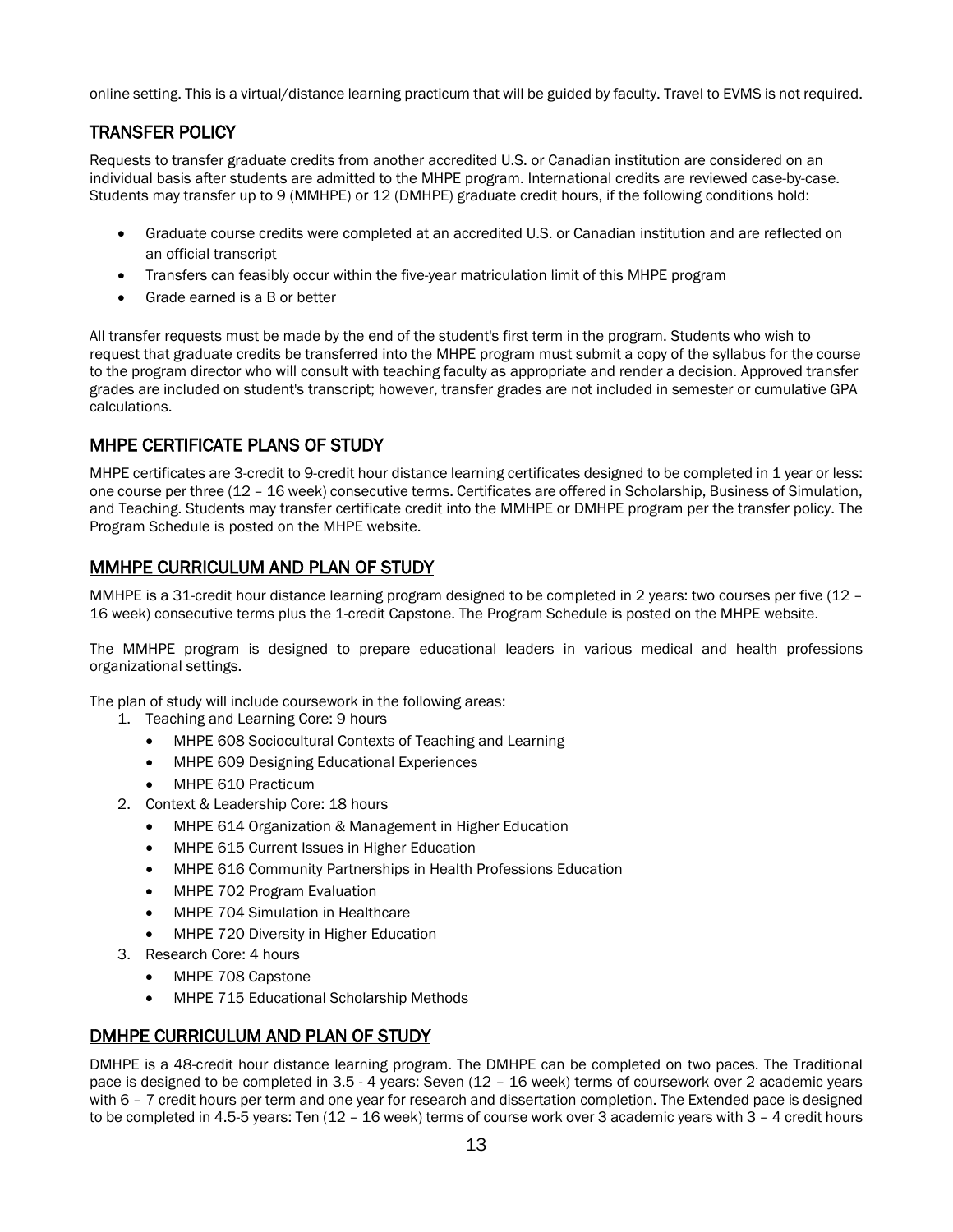per term and one year for research and dissertation completion. The Program Schedule is posted on the MHPE website.

The curriculum for the DMHPE has been constructed with input from the course and program directors. The curriculum is designed to prepare educational leaders in various medical and health professions organizational settings. The program provides advanced education in the areas of teaching and learning, and scholarship with an emphasis on realworld, practical applications. The concentrations provide advanced education in Higher Education, Contemporary Human Anatomy Education, or Ultrasound and Imaging Education.

The plan of study will include coursework in the following areas\*:

- 1. Research Core: 18 hours
	- MHPE 702 Program Evaluation
	- MHPE 705 Applied Statistics
	- MHPE 715 Educational Scholarship Methods
	- MHPE 806 Mixed Methods Research Design
	- MHPE 807 Advanced Research Methods
- 2. Teaching and Learning Core: 9 hours
	- MHPE 720 Diversity in Higher Education
	- MHPE 808 Sociocultural Contexts of Teaching and Learning
	- MHPE 809 Designing Educational Experiences
	- MHPE 810 Practicum
- 3. Dissertation Credit: 12 hours
	- MHPE 804 Educational Scholarship Seminar
	- MHPE 830 Candidacy Seminar
	- MHPE/CHAE/USIE 900 Research
- 4. Concentration Courses: 9 hours

| Higher Education                                                   | Contemporary Human Anatomy                              | Ultrasound and Imaging                                                                            |
|--------------------------------------------------------------------|---------------------------------------------------------|---------------------------------------------------------------------------------------------------|
| (PhD or EdD)                                                       | Education (PhD)                                         | Education (PhD)                                                                                   |
| MHPE 814 Organization and                                          | <b>CHAE 800 Advanced Anatomical</b>                     | USIE 800 Advanced Imaging,                                                                        |
| Management in Higher Education                                     | <b>Sciences</b>                                         | Physics & Instrumentation                                                                         |
| MHPE 815 Current Issues in Higher                                  | CHAE 801 Advanced Medical                               | USIE 801 Ultrasound                                                                               |
| Education                                                          | Imaging in the Digital Environment                      | Competency and Assessment                                                                         |
| MHPE 816 Community Partnerships<br>in Health Professions Education | CHAE 803 Contemporary<br>Approaches to Teaching Anatomy | USIE 802 POCUS Scanning &<br><b>Educational Approaches: Limbs</b><br>and H&N                      |
|                                                                    |                                                         | USIE 803 POCUS Scanning &<br><b>Educational Approaches:</b><br>Cavities and Program<br>Management |

Students complete coursework and interact with instructors and classmates through a distance education format utilizing the Blackboard Learning Management System.

<span id="page-13-0"></span>DMHPE CURRICULUM TRANSITION POINTS

- 1. Completion of required coursework
- 2. Candidacy seminar and candidacy exam
- 3. Oral defense of written dissertation prospectus
- 4. Oral presentation of written dissertation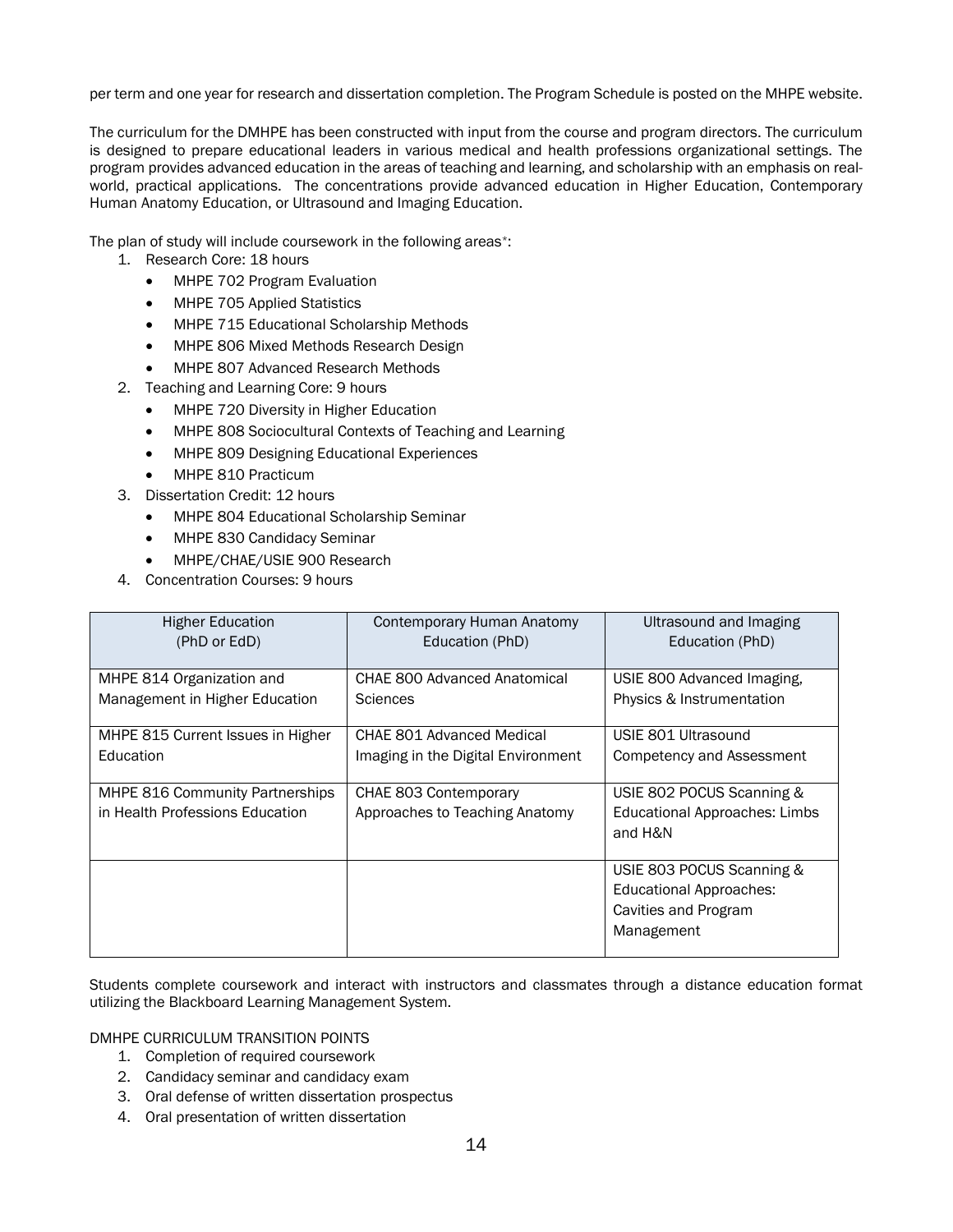#### <span id="page-14-0"></span>DMHPE TIMELINE

The Doctoral Timeline table lays out a typical progression through the Curriculum and Instruction program for a student on the traditional or extended curriculum pace. A detailed timeline is offered in the Dissertation Guide housed in the MHPE Resource Center on Blackboard.

Students are admitted into one of three concentrations: Higher Education, Contemporary Human Anatomy Education, or Ultrasound and Imaging Education. Students must remain in their admitted concentration throughout the duration of the program. Students wishing to take courses in a second concentration may do so only after completing all coursework in their admitted concentration. Graduate students enrolled in the program are required to maintain continuous enrollment after initial matriculation. If a leave of absence from your program is needed, please follow the institution's leave of absence policy. More information may be found in the EVMS [Institutional Student Handbook.](https://www.evms.edu/education/resources/student_policies_handbooks/institutional_student_handbook/)

#### <span id="page-14-1"></span>CANDIDACY SEMINAR

Students will complete the Candidacy Seminar (MHPE 830) in their final term prior to enrolling in MHPE/CHAE/USIE 900 Research. This is a pass/fail course designed to thoroughly evaluate the student's knowledge of medical and health professions education and their concentration using combined written and oral evaluation strategies including a comprehensive exam. A preliminary research proposal must be presented. Students must successfully complete this course before moving on to complete their dissertation research.

#### <span id="page-14-2"></span>ADVANCEMENT TO CANDIDACY

MHPE doctoral students advance to candidacy upon successfully passing the course MHPE 830 Candidacy Seminar. Upon successfully passing the course, students are considered Doctoral Candidates.

#### <span id="page-14-3"></span>**DISSERTATION**

Doctoral candidates will complete a dissertation. Candidates working on their dissertation register for MHPE/CHAE/USIE 900 Research for up to 3 terms or 6 credit hours, whichever comes first. Candidates requiring time beyond 6 credit hours will register for MHPE 905. These credits allow the student to be enrolled at the institution, to work with their dissertation committee, and to receive the benefits of all university services.

Students may not begin data collection until successfully defending their dissertation proposal to their dissertation committee and obtaining IRB approval.

Additional details about the dissertation process can be found in the DMHPE Dissertation Guide in the MHPE Resource Center on Blackboard.

## <span id="page-14-4"></span>GRADUATION REQUIREMENTS

## <span id="page-14-5"></span>LENGTH OF TIME TO COMPLETE THE DEGREE

It is expected that students in the MMHPE program will complete their requirements in 2 calendar years and that DMHPE students will complete their requirements in 3.5 – 4 (traditional pace) or 4.5 – 5 (extended pace) calendar years. If the student has not completed the degree requirements at the end of the expected period and they anticipate non-completion by the 90-day post-graduation cutoff, the student must submit a written plan for completion of the outstanding requirements which is due by the third week in May of their graduation year. While completing their requirements students must maintain continuous enrollment in the program. This process is started by registering for an additional course by the third  $(3<sup>rd</sup>)$  week in May of their original graduation year.

All requirements for the Medical and Health Professions Education Master's Program must be completed within three (3) calendar years from the time the student is matriculated into the program. All requirements for the Medical and Health Professions Education Doctoral Program must be completed within seven (7) calendar years from the time the student is matriculated into the program.

Years beyond the projected time to completion should only be permitted in unusual circumstances beyond the control of the student, such as prolonged illness of the student or dissertation advisor or interruptions caused by military duty obligations. Any proposed extension will be reviewed by the Director and Associate Director of the MHPE Doctoral Program. In unusual circumstances, extensions may be granted by the program director.

#### <span id="page-14-6"></span>GRADUATION

EVMS confers formal academic degrees, evidenced by diploma (MMHPE & DMHPE) and transcript record (Certificate,